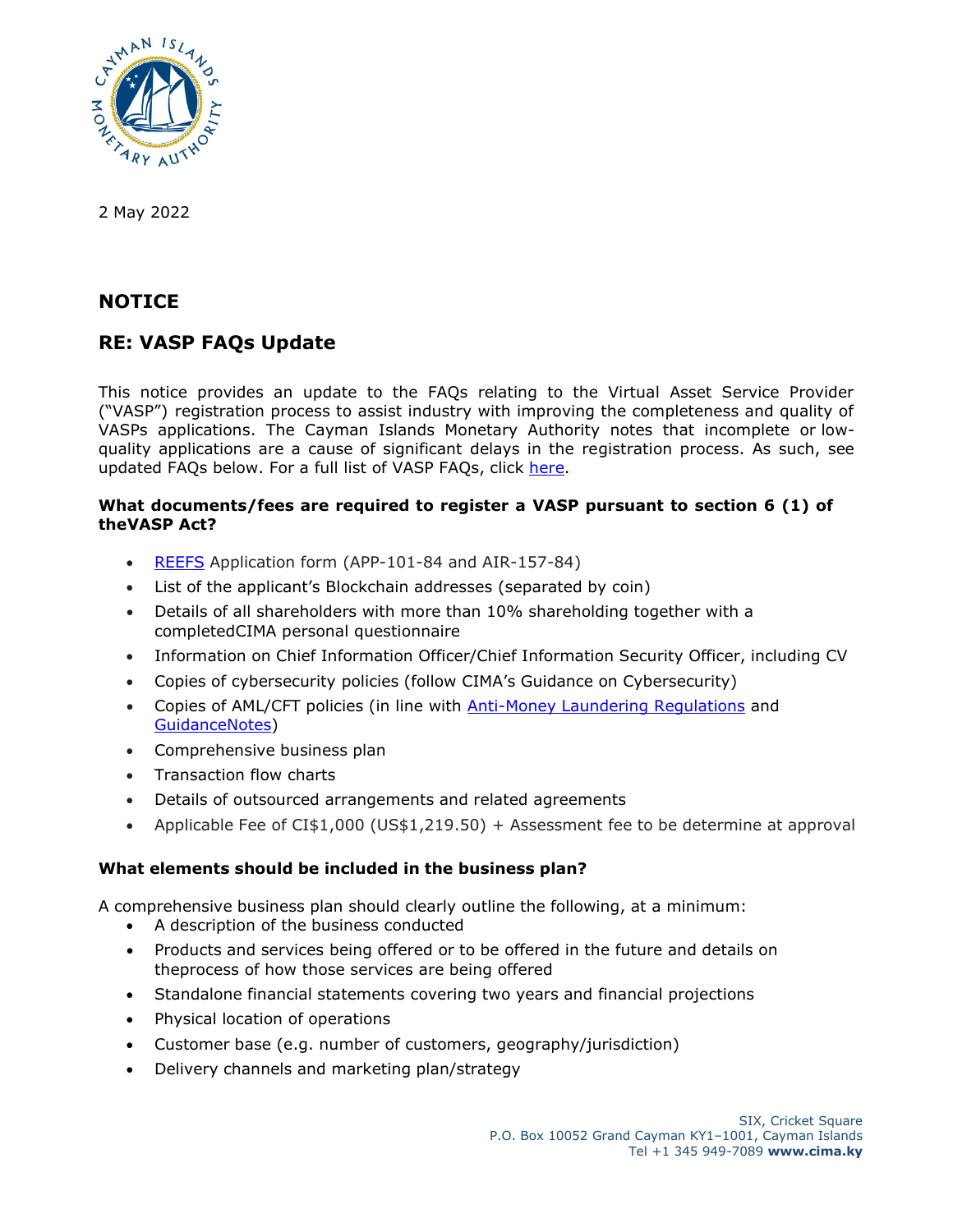- Corporate governance e.g. composition of board of directors, senior management and anycommittees
- Staff complement and organisational chart showing reporting lines
- Information about contracts with affiliates and outsourcing arrangements, whereapplicable and details on whether they are regulated in any jurisdictions

## **When is a VASP [registration/license](https://www.cima.ky/investment-funds-faqs#collapseOne0013) application viewed as complete and ready for [processing](https://www.cima.ky/investment-funds-faqs#collapseOne0013) by the Authority?**

All documentation and payment must be submitted to the Authority before the processing of the application will commence. The documentation required for the registration/licensing of a VASP is outlined on the applicable REEFS forms together with a comprehensive business plan and transaction flow charts. For more information, see [REEFS](https://www.cima.ky/reefs-faq) FAQs.

#### **What information must be supplied, upon application for a [registration/license](https://www.cima.ky/investment-funds-faqs#collapseOne07119) on major shareholders (10% or above), [directors and](https://www.cima.ky/investment-funds-faqs#collapseOne07119) officers for VASP?**

- Certified copies of academic and professional qualification certificates
- Police Clearance certificate or affidavit of no criminal convictions
- A fully completed Personal [Questionnaire](https://www.cima.ky/virtual-asset-service-providers-regulatory-measures)
- Two character references
- One financial reference
- An updated and comprehensive CV
- A notarised or similarly certified colour copy of Government issued photo ID
- Completed Declaration of Source of Funds/ Source of Wealth [form](https://www.cima.ky/virtual-asset-service-providers-regulatory-measures) with supportingevidence for major shareholders

To ensure that there are no undue delays in the due diligence process, VASPs must ensure thatthey follow the Regulatory Procedure - Assessing Fitness [and Propriety](https://www.cima.ky/virtual-asset-service-providers-regulatory-measures)

#### **What must be submitted to evidence the organisation structure of a VASPs?**

- A comprehensive full group companies structure chart, including the ultimate beneficial owners
- Details of regulated status of entities within the group the relevant regulated services andjurisdictions
- Details of services provided by any related entity to the VASP

## **What is the Travel Rule and how is it applicable to VASPs?**

Financial Action Task Force ("FATF") Recommendation 16 prescribes that originating VASPs must obtain and hold required and accurate originator information and required beneficiary information on virtual asset transfers. These requirements apply to VASPs whenever their transactions (in fiat currency or virtual assets) involve: (a) a traditional wire transfer, (b) a virtual asset transfer between a VASP and another obliged entity or (c) a virtual asset transfer between a VASP and a non-obliged entity. The application of the FATF's wire transfer requirements in the virtual asset context is known as the "Travel Rule".